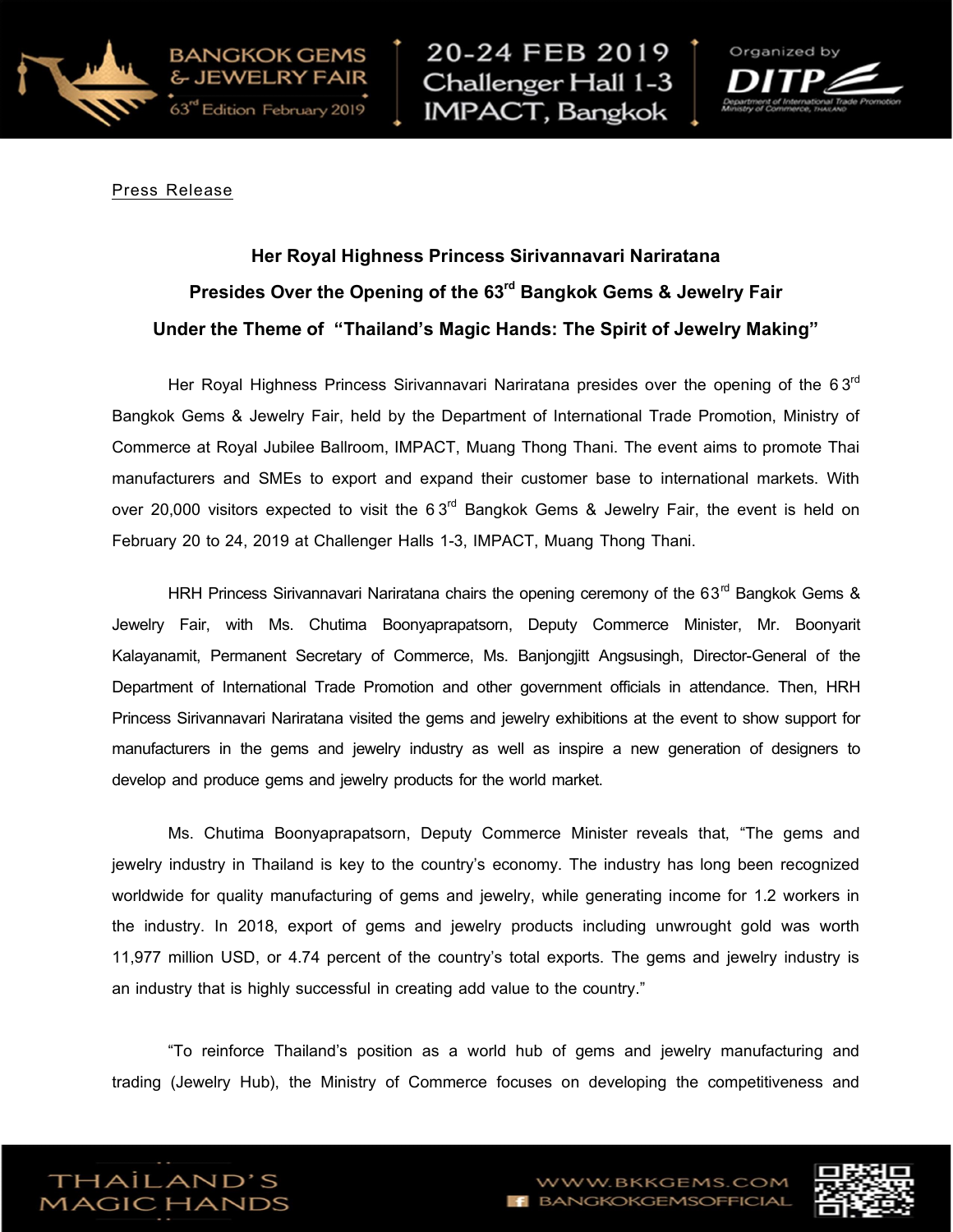

BANGKOK GEMS

63" Edition February 2019

## 20-24 FEB 2019 Challenger Hall 1-3 **IMPACT**, Bangkok



marketing for this industry by carrying out communications campaigns to promote the image of the industry to be recognized among buyers, importers, as well as increase the awareness of consumers with projects such as the Buy with Confidence campaign by the Gem and Jewelry Institute of Thailand (Public Organization) or GIT, along with the promotion of the industry image in overseas markets through the "Thailand's Magic Hands: The Spirit of Jewelry Making" by the Department of International Trade Promotion. Moreover, the DITP is uplifting the Bangkok Gems & Jewelry Fair which is a platform for businesspeople, buyers, sellers in the gems and jewelry industry to expand their businesses in many dimensions from material sourcing, trading, and network-building. The DITP is also working to expand online trade channels for gems and jewelry products through platforms such as Ali Express and thaitrade.com."

Ms. Banjongjitt Angsusingh, Director-General of the Department of International Trade Promotion says that, "The 6 $3^{\mathsf{rd}}$  Bangkok Gems & Jewelry Fair, held under the theme of "Thailand's Magic Hands: The Spirit of Jewelry Making", aims to honor Thai craftsmanship in creating exquisite jewelry pieces to meet the needs of international consumers. The DITP is determined to promote the exceptional craftsmanship to be led to the global gems and jewelry trade or Jewelry Hub that builds from skillful craftsmanship to global design, innovation and international trade excellence. At the event, over 900 exhibitors from manufacturers, distributors, to exporters from Thailand, Hong Kong, Japan, China, India, Israel, Italy, and ASEAN countries are displaying their products and services in an area of over 2,000 booths. The DITP anticipates that over 20,000 visitors from 130 countries will be at the event, with over 2,400 million baht in trade value generated."

Apart from trade activities, visitors can enjoy special exhibits, for example, The New Faces showcasing jewelry products from 123 SMEs manufacturers and designers nationwide from 21 provinces including Lampang, Phrae, Chiangmai, Sukhotha, Nakonsawan, Tak, Surin, Phang Nga, Nakon Sri Thammarat and Satun. The Niche Showcase features 5 product groups: High Jewelry (jewelry associated with royals), Heritage & Craftsmanship (jewelry representing arts and culture), Spiritual Power (jewelry of belief and opulence), Luxe Men (jewelry for men) and Beyond Jewelry (other lifestyle products with an emphasis on gems and jewelry materials). The Jewellers and Innovation and Design Zone feature innovative products from designers. Moreover, the 63<sup>rd</sup> Bangkok Gems and Jewelry Fair is showcasing live demonstrations of gems and jewelry making from the Thai